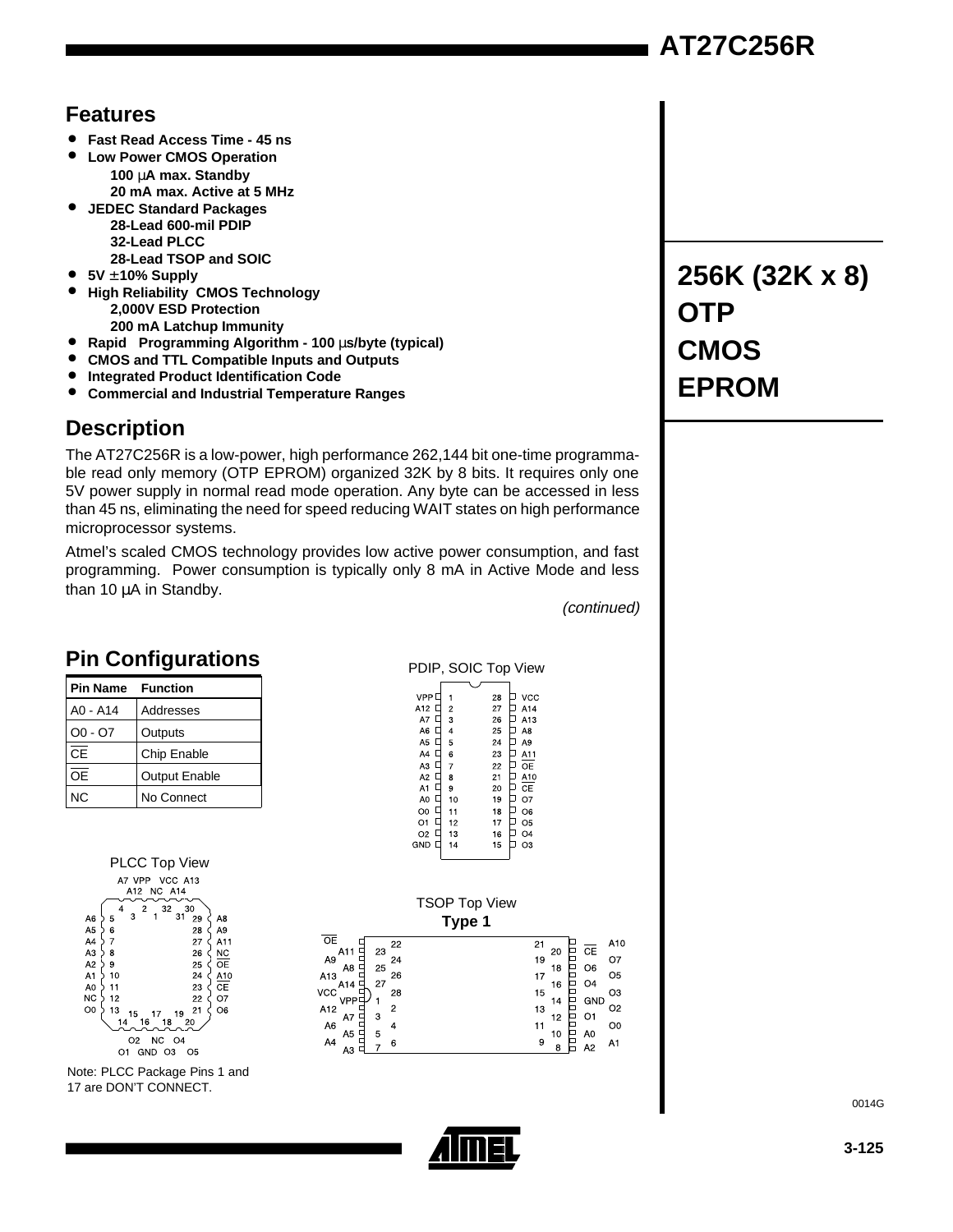

# **Description** (Continued)

The AT27C256R is available in a choice of industry standard JEDEC-approved one time programmable (OTP) plastic DIP, PLCC, SOIC, and TSOP packages. All devices feature two-line control  $(\overline{CE}, \overline{OE})$  to give designers the flexibility to prevent bus contention.

With 32K byte storage capability, the AT27C256R allows firmware to be stored reliably and to be accessed by the system without the delays of mass storage media.

Atmel's 27C256R has additional features to ensure high quality and efficient production use. The Rapid $^{m}$  Programming Algorithm reduces the time required to program the part and guarantees reliable programming. Programming time is typically only 100 µs/byte. The Integrated Product Identification Code electronically identifies the device and manufacturer. This feature is used by industry standard programming equipment to select the proper programming algorithms and voltages.

# **System Considerations**

Switching between active and standby conditions via the Chip Enable pin may produce transient voltage excursions. Unless accommodated by the system design, these transients may exceed data sheet limits, resulting in device non-conformance. At a minimum, a 0.1 µF high frequency, low inherent inductance, ceramic capacitor should be utilized for each device. This capacitor should be connected between the V<sub>CC</sub> and Ground terminals of the device, as close to the device as possible. Additionally, to stabilize the supply voltage level on printed circuit boards with large EPROM arrays, a 4.7 µF bulk electrolytic capacitor should be utilized, again connected between the V<sub>CC</sub> and Ground terminals. This capacitor should be positioned as close as possible to the point where the power supply is connected to the array.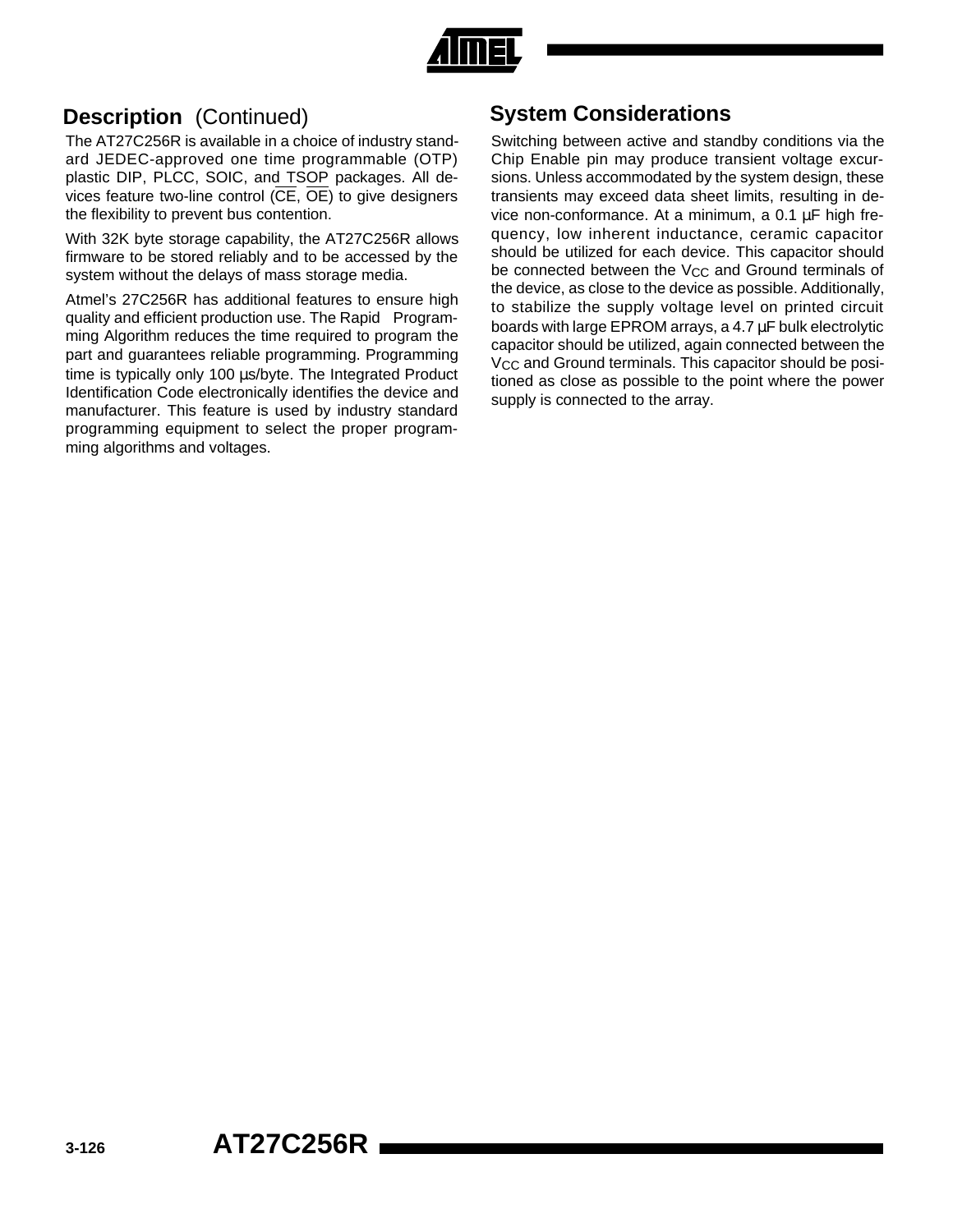**AT27C256R**



### **Absolute Maximum Ratings\***

| Temperature Under Bias  -55°C to +125°C |
|-----------------------------------------|
|                                         |
| Voltage on Any Pin with                 |
| Voltage on A9 with                      |
| V <sub>PP</sub> Supply Voltage with     |

\*NOTICE: Stresses beyond those listed under "Absolute Maximum Ratings" may cause permanent damage to the device. This is a stress rating only and functional operation of the device at these or any other conditions beyond those indicated in the operational sections of this specification is not implied. Exposure to absolute maximum rating conditions for extended periods may affect device reliability.

Note: 1. Minimum voltage is -0.6V dc which may undershoot to -2.0V for pulses of less than 20 ns. Maximum output pin voltage is  $V_{CC}$  + 0.75V dc which may overshoot to +7.0V for pulses of less than 20 ns.

# **Operating Modes**

| Mode \ Pin                         | <b>CE</b> | <b>OE</b>       | Ai                                                            | <b>V<sub>PP</sub></b> | <b>Outputs</b>                |
|------------------------------------|-----------|-----------------|---------------------------------------------------------------|-----------------------|-------------------------------|
| Read                               | VIL       | VIL             | Ai                                                            | <b>V<sub>CC</sub></b> | DOUT                          |
| <b>Output Disable</b>              | VIL       | VIH             | $x^{(1)}$                                                     | <b>V<sub>CC</sub></b> | High Z                        |
| Standby                            | Vıн       | $X^{(1)}$       | $X^{(1)}$                                                     | <b>V<sub>CC</sub></b> | High Z                        |
| Rapid Program <sup>(2)</sup>       | VIL       | V <sub>IH</sub> | Ai                                                            | <b>V<sub>PP</sub></b> | $D_{IN}$                      |
| PGM Verify (2)                     | $x^{(1)}$ | VIL             | Ai                                                            | V <sub>PP</sub>       | <b>DOUT</b>                   |
| Optional PGM Verify <sup>(2)</sup> | VIL       | VIL             | Ai                                                            | <b>V<sub>CC</sub></b> | DOUT                          |
| PGM Inhibit <sup>(2)</sup>         | Vıн       | Vıн             | $X^{(1)}$                                                     | V <sub>PP</sub>       | High Z                        |
| Product Identification (4)         | VIL       | VIL             | $A9 = VH^{(3)}$<br>$AO = VIH$ or $VIL$<br>$A1 - A14 = V_{1L}$ | Vcc                   | <b>Identification</b><br>Code |

Notes: 1. X can be V<sub>IL</sub> or V<sub>IH</sub>.

2. Refer to Programming characteristics.

3.  $V_H = 12.0 \pm 0.5V$ .

4. Two identifier bytes may be selected. All Ai inputs are held low  $(V_{|L})$ , except A9 which is set to  $V_H$  and A0 which is toggled low (VIL) to select the Manufacturer's Identification byte and high  $(V<sub>IH</sub>)$  to select the Device Code byte.

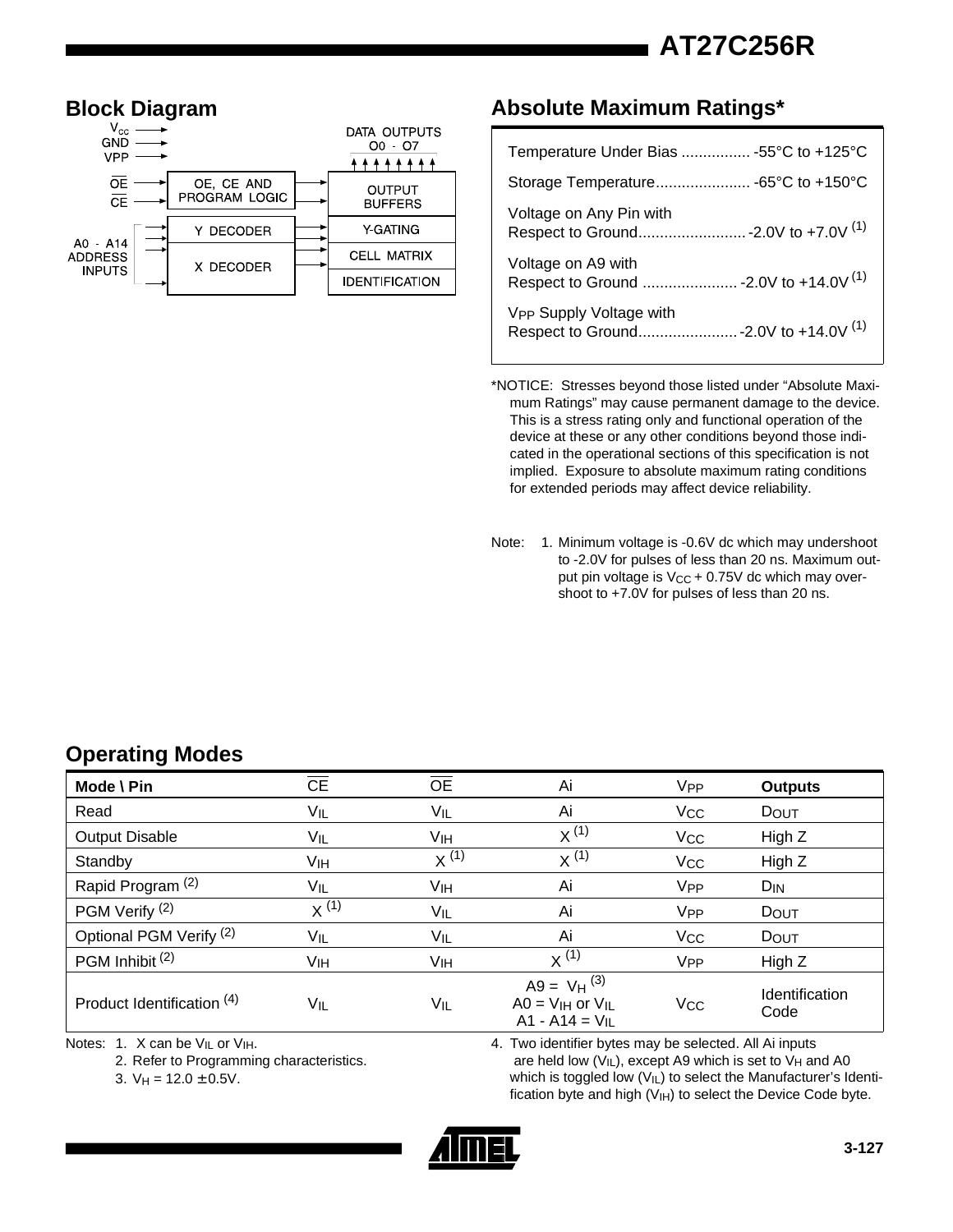

# **DC and AC Operating Conditions for Read Operation**

|                              |      | <b>AT27C256R</b>                |                                 |                                 |                                 |                                   |                                   |  |  |  |  |
|------------------------------|------|---------------------------------|---------------------------------|---------------------------------|---------------------------------|-----------------------------------|-----------------------------------|--|--|--|--|
|                              |      | -45                             | -55                             | -70                             | -90                             | $-12$                             | -15                               |  |  |  |  |
| Operating                    | Com. | $0^{\circ}$ C - 70 $^{\circ}$ C | $0^{\circ}$ C - 70 $^{\circ}$ C | $0^{\circ}$ C - 70 $^{\circ}$ C | $0^{\circ}$ C - 70 $^{\circ}$ C | $0^{\circ}$ C - 70 $^{\circ}$ C   | $0^{\circ}$ C - 70 $^{\circ}$ C   |  |  |  |  |
| Temp. (Case)                 | Ind. | -40°C - 85°C                    | -40°C - 85°C                    | -40°C - 85°C                    | -40°C - 85°C                    | $-40^{\circ}$ C - 85 $^{\circ}$ C | $-40^{\circ}$ C - 85 $^{\circ}$ C |  |  |  |  |
| <b>V<sub>CC</sub></b> Supply |      | $5V \pm 10\%$                   | $5V \pm 10\%$                   | $5V \pm 10\%$                   | $5V \pm 10\%$                   | $5V \pm 10\%$                     | $5V \pm 10\%$                     |  |  |  |  |

# **DC and Operating Characteristics for Read Operation**

| Symbol                   | <b>Parameter</b>                                               | <b>Condition</b>                                                               | Min    | <b>Max</b>     | <b>Units</b> |
|--------------------------|----------------------------------------------------------------|--------------------------------------------------------------------------------|--------|----------------|--------------|
| Iц.                      | <b>Input Load Current</b>                                      | $V_{IN} = 0V$ to $V_{CC}$                                                      |        | ±1             | μA           |
| ILO.                     | <b>Output Leakage Current</b>                                  | $V_{OUT} = 0V$ to $V_{CC}$                                                     |        | ±5             | μA           |
| $I_{PP1}$ <sup>(2)</sup> | $V_{PP}$ <sup>(1)</sup> Read/Standby Current $V_{PP} = V_{CC}$ |                                                                                |        | 10             | μA           |
|                          | $V_{CC}$ <sup>(1)</sup> Standby Current                        | $I_{SB1}$ (CMOS), $\overline{CE}$ = V <sub>CC</sub> $\pm$ 0.3V                 |        | 100            | μA           |
| lsb                      |                                                                | $I_{\text{SB2}}$ (TTL), $\overline{\text{CE}}$ = 2.0 to V <sub>CC</sub> + 0.5V |        | 1              | mA           |
| Icc                      | <b>V<sub>CC</sub></b> Active Current                           | $f = 5$ MHz, $I_{\text{OUT}} = 0$ mA,<br>$CE = V_{IL}$                         |        | 20             | mA           |
| VIL                      | Input Low Voltage                                              |                                                                                | $-0.6$ | 0.8            | V            |
| V <sub>IH</sub>          | Input High Voltage                                             |                                                                                | 2.0    | $V_{CC}$ + 0.5 | V            |
| VOL                      | <b>Output Low Voltage</b>                                      | $I_{OL}$ = 2.1 mA                                                              |        | 0.4            | V            |
| VOH                      | Output High Voltage                                            | $I_{OH} = -400 \mu A$                                                          | 2.4    |                | ٧            |

Notes: 1. Vcc must be applied simultaneously or before VPP, and removed simultaneously or after V<sub>PP</sub>.

2. VPP may be connected directly to V<sub>CC</sub>, except during programming. The supply current would then be the sum of Icc and Ipp.

# **AC Characteristics for Read Operation**

|                          |                                                                                      |                            |     | <b>AT27C256R</b> |     |     |     |              |     |       |          |     |            |     |              |
|--------------------------|--------------------------------------------------------------------------------------|----------------------------|-----|------------------|-----|-----|-----|--------------|-----|-------|----------|-----|------------|-----|--------------|
|                          |                                                                                      |                            |     | -45<br>-55       |     | -70 |     | $-12$<br>-90 |     | $-15$ |          |     |            |     |              |
| <b>Symbol</b>            | <b>Parameter</b>                                                                     | <b>Condition</b>           | Min | Max              | Min | Max | Min | Max          | Min | Max   | Min      | Max | <b>Min</b> | Max | <b>Units</b> |
| $t_{ACC}$ <sup>(3)</sup> | Address to<br>Output Delay                                                           | $CE = OE$<br>$= V_{IL}$    |     | 45               |     | 55  |     | 70           |     | 90    |          | 120 |            | 150 | ns           |
| $tcE^{(2)}$              | CE to Output Delay                                                                   | $\overline{OE}$ = $V_{IL}$ |     | 45               |     | 55  |     | 70           |     | 90    |          | 120 |            | 150 | ns           |
| $to E^{(2, 3)}$          | OE to Output Delay                                                                   | $\overline{CE} = V_{II}$   |     | 20               |     | 25  |     | 30           |     | 30    |          | 35  |            | 40  | ns           |
| $t_{\text{DF}}$ (4, 5)   | $\overline{OE}$ or $\overline{CE}$ High to<br>Output Float, whichever occurred first |                            |     | 20               |     | 20  |     | 25           |     | 25    |          | 30  |            | 35  | ns           |
| to <sub>H</sub>          | Output Hold from<br>Address, CE or OE,<br>whichever occurred first                   |                            |     |                  | 7   |     |     |              | 0   |       | $\Omega$ |     | 0          |     | ns           |

Notes: 2, 3, 4, 5. - see AC Waveforms for Read Operation.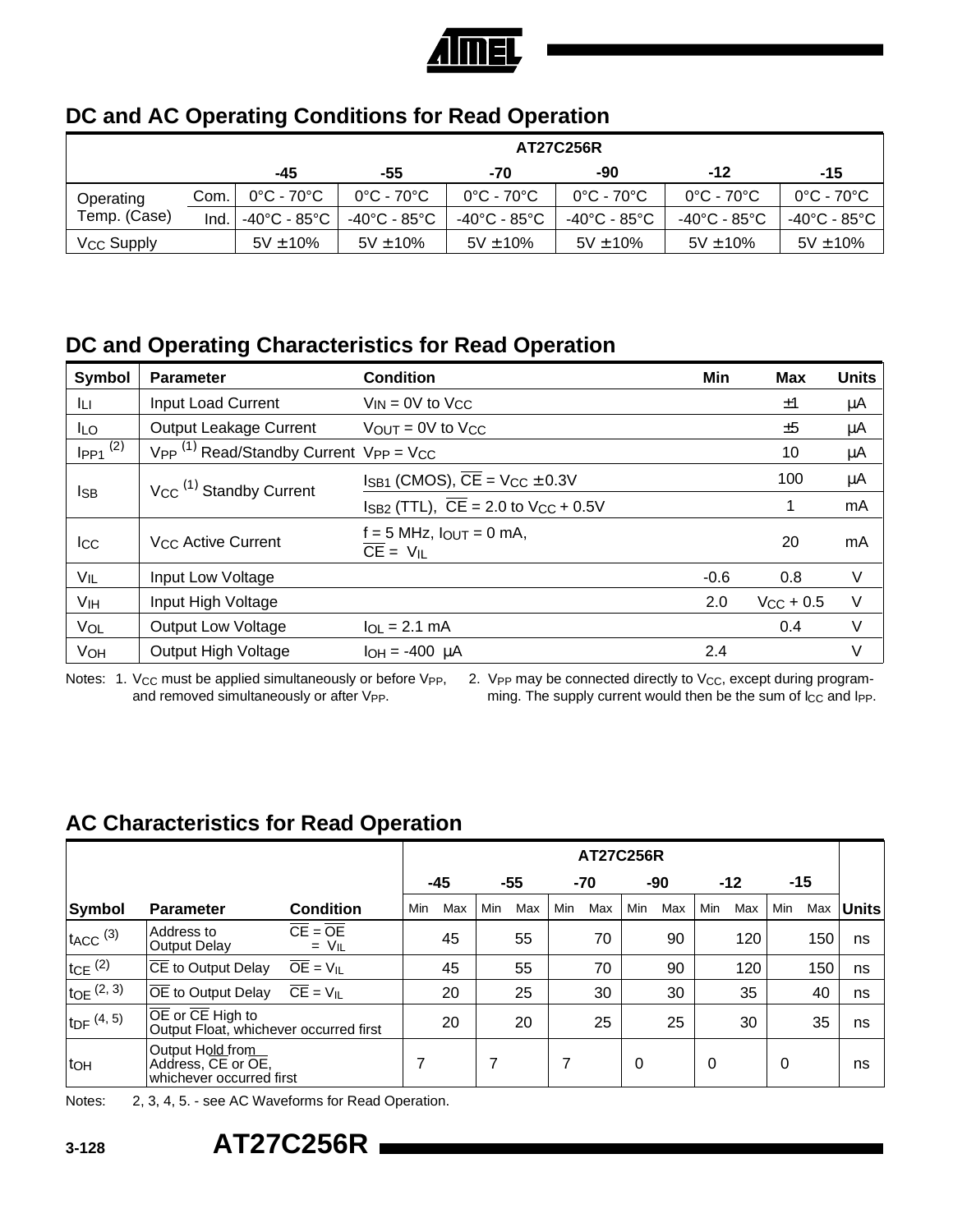# **AC Waveforms for Read Operation** (1)



- Notes: 1. Timing measurement reference level is 1.5V for -45 and -55 devices. Input AC drive levels are  $V_{IL}$  = 0.0V and  $V_{\text{IH}} = 3.0V$ . Timing measurement reference levels for all other speed grades are  $V_{OL}$  = 0.8V and  $V_{OH} = 2.0V$ . Input AC drive levels are  $V_{IL}$  $= 0.45V$  and  $V_{\text{IH}} = 2.4V$ .
	- 2.  $\overline{OE}$  may be delayed up to tce toe after the falling edge of CE without impact on  $t_{CE}$ .
- 3. OE may be delayed up to  $t_{\text{ACC}}$   $t_{\text{OE}}$  after the address is valid without impact on t<sub>ACC</sub>.
- 4. This parameter is only sampled and is not 100% tested.
- 5. Output float is defined as the point when data is no longer driven.

# **Input Test Waveforms and Measurement Levels**

## **Output Test Load**



# **Pin Capacitance**  $(f = 1MHz, T = 25^{\circ}C)^{(1)}$

|      | ™vp | <b>Max</b> | Units | <b>Conditions</b> |
|------|-----|------------|-------|-------------------|
| Сім  |     |            | рF    | $V_{IN} = 0V$     |
| COUT |     | . .        | рF    | $V_{OUT} = 0V$    |

Note: 1. Typical values for nominal supply voltage. This parameter is only sampled and is not 100% tested.

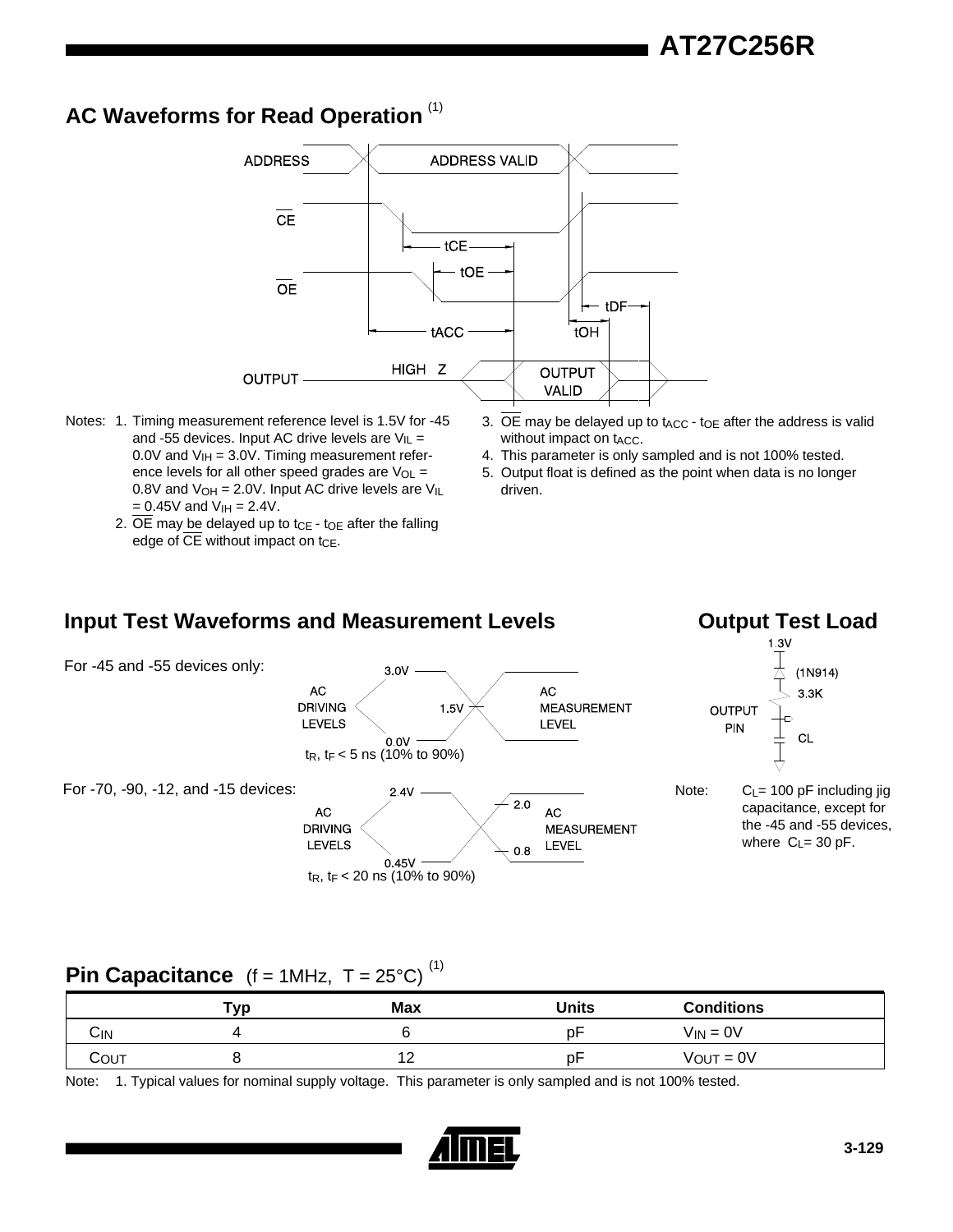

# **Programming Waveforms** (1)



- Notes: 1. The Input Timing Reference is 0.8V for V<sub>IL</sub> and 2.0V for V<sub>IH</sub>.
	- 2. to e and to FP are characteristics of the device but must be accommodated by the programmer.
- 3. When programming the AT27C256R a 0.1 µF capacitor is required across V<sub>PP</sub> and ground to suppress spurious voltage transients.

## **DC Programming Characteristics**

 $T_A = 25 \pm 5^{\circ}$ C,  $V_{CC} = 6.5 \pm 0.25$ V,  $V_{PP} = 13.0 \pm 0.25$ V

|                  |                                                        | <b>Test</b>                  | <b>Limits</b> |              |              |
|------------------|--------------------------------------------------------|------------------------------|---------------|--------------|--------------|
| Symbol           | <b>Parameter</b>                                       | <b>Conditions</b>            | Min           | Max          | <b>Units</b> |
| Iц               | Input Load Current                                     | $V_{IN} = V_{IL}$ , $V_{IH}$ |               | ±10          | μA           |
| VIL              | Input Low Level                                        |                              | $-0.6$        | 0.8          | V            |
| V <sub>IH</sub>  | Input High Level                                       |                              | 2.0           | $V_{CC} + 1$ | V            |
| VOL              | Output Low Volt.                                       | $I_{OL}$ = 2.1 mA            |               | 0.4          | V            |
| VOH              | Output High Volt.                                      | $I_{OH} = -400 \mu A$        | 2.4           |              | V            |
| $_{\text{ICC2}}$ | V <sub>CC</sub> Supply Current<br>(Program and Verify) |                              |               | 25           | mA           |
| IPP2             | <b>V<sub>PP</sub></b> Current                          | $\overline{CE} = V_{IL}$     |               | 25           | mA           |
| VID              | A9 Product Identification Voltage                      |                              | 11.5          | 12.5         | V            |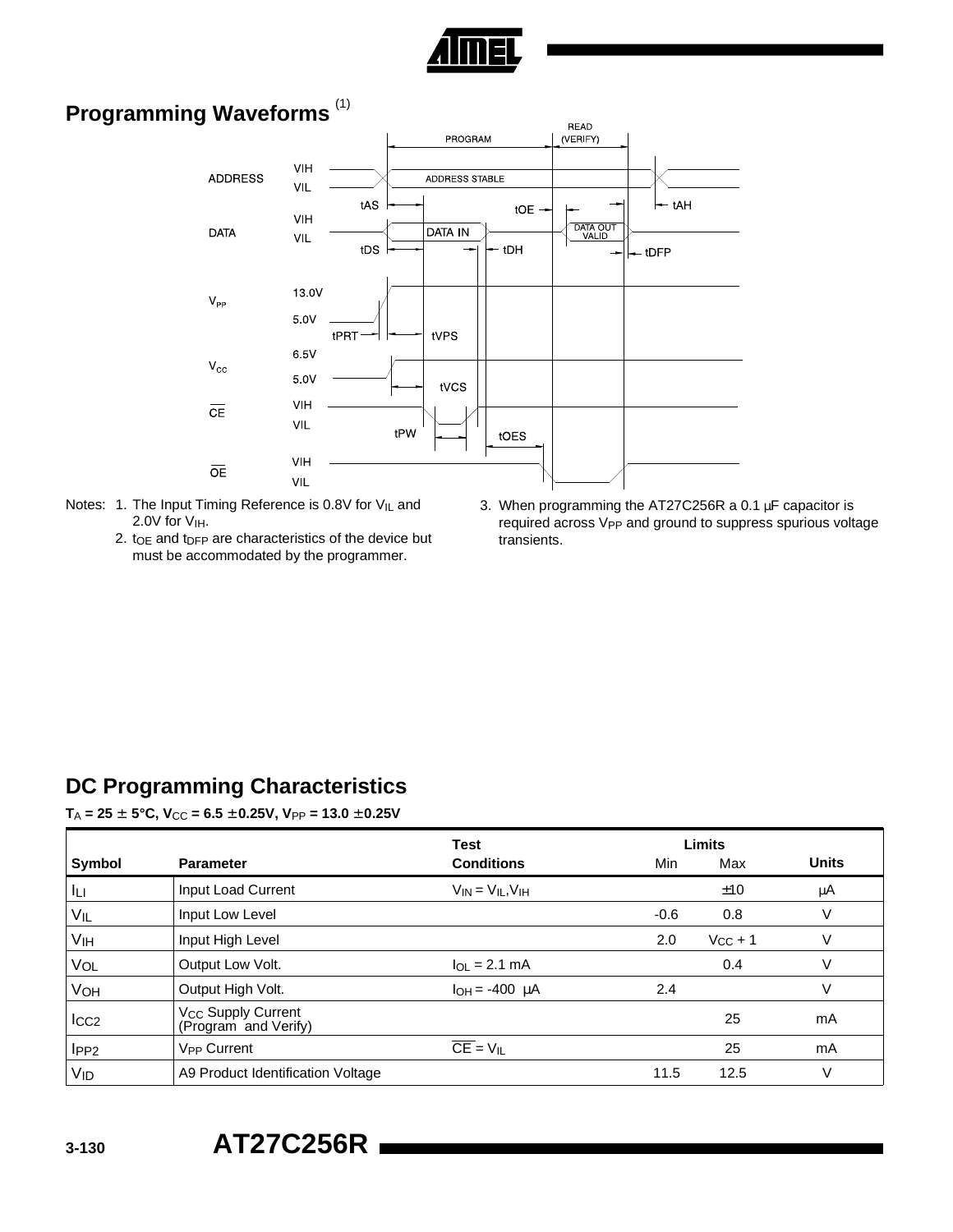# **AC Programming Characteristics**

 $T_A = 25 \pm 5^{\circ}$ C,  $V_{CC} = 6.5 \pm 0.25$ V,  $V_{PP} = 13.0 \pm 0.25$ V

|                  |                                                       | Test                 |                | Limits           |    |
|------------------|-------------------------------------------------------|----------------------|----------------|------------------|----|
| Sym-<br>bol      | <b>Parameter</b>                                      | Conditions $^{*(1)}$ | Min            | Max <b>Units</b> |    |
| tas              | <b>Address Setup Time</b>                             |                      | $\overline{2}$ |                  | μS |
| toes             | OE Setup Time                                         |                      | $\overline{2}$ |                  | μS |
| tps              | Data Setup<br>Time                                    |                      | 2              |                  | μS |
| tah              | Address Hold Time                                     |                      | 0              |                  | μS |
| tdh              | Data Hold Time                                        |                      | 2              |                  | μS |
| t <sub>DFP</sub> | OE High to Out-<br>put Float Delay <sup>(2)</sup>     |                      | 0              | 130              | ns |
| tv <sub>PS</sub> | <b>V<sub>PP</sub></b> Setup<br>Time                   |                      | 2              |                  | μS |
| tycs             | V <sub>CC</sub> Setup<br>Time                         |                      | $\overline{c}$ |                  | μS |
| t <sub>PW</sub>  | $\overline{CE}$ Program Pulse Width $(3)$             |                      | 95             | 105              | μS |
| toe              | Data<br>Valid from $\overline{OE}$ <sup>(2)</sup>     |                      |                | 150              | ns |
| tert             | V <sub>PP</sub> Pulse Rise Time During<br>Programming |                      | 50             |                  | ns |

\*AC Conditions of Test:

Input Rise and Fall Times (10% to 90%)..............20 ns Input Pulse Levels...................................0.45V to 2.4V Input Timing Reference Level...................0.8V to 2.0V Output Timing Reference Level................0.8V to 2.0V

- Notes: 1. V<sub>CC</sub> must be applied simultaneously or before V<sub>PP</sub> and removed simultaneously or after V<sub>PP</sub>.
	- 2. This parameter is only sampled and is not 100% tested. Output Float is defined as the point where data is no longer driven — see timing diagram.
	- 3. Program Pulse width tolerance is 100  $\mu$ sec  $\pm$  5%.

# **Rapid Programming Algorithm**

A 100  $\mu$ s  $\overline{CE}$  pulse width is used to program. The address is set to the first location. V<sub>CC</sub> is raised to 6.5V and V<sub>PP</sub> is raised to 13.0V. Each address is first programmed with one 100 µs CE pulse without verification. Then a verification/reprogramming loop is executed for each address. In the event a byte fails to pass verification, up to 10 successive 100 µs pulses are applied with a verification after each pulse. If the byte fails to verify after 10 pulses have been applied, the part is considered failed. After the byte verifies properly, the next address is selected until all have been checked. Vpp is then lowered to  $5.0V$  and V<sub>CC</sub> to 5.0V. All bytes are read again and compared with the original data to determine if the device passes or fails.



## **Atmel's 27C256R Integrated Product Identification Code**

|              |          | <b>Pins</b>   |  |  |  |  |  |  |  | Hex                               |
|--------------|----------|---------------|--|--|--|--|--|--|--|-----------------------------------|
| <b>Codes</b> |          |               |  |  |  |  |  |  |  | A0 O7 O6 O5 O4 O3 O2 O1 O0   Data |
| Manufacturer | $\Omega$ | 0 0 0 1 1 1 1 |  |  |  |  |  |  |  | 1F                                |
| Device Type  |          | 1100011       |  |  |  |  |  |  |  | 8C                                |

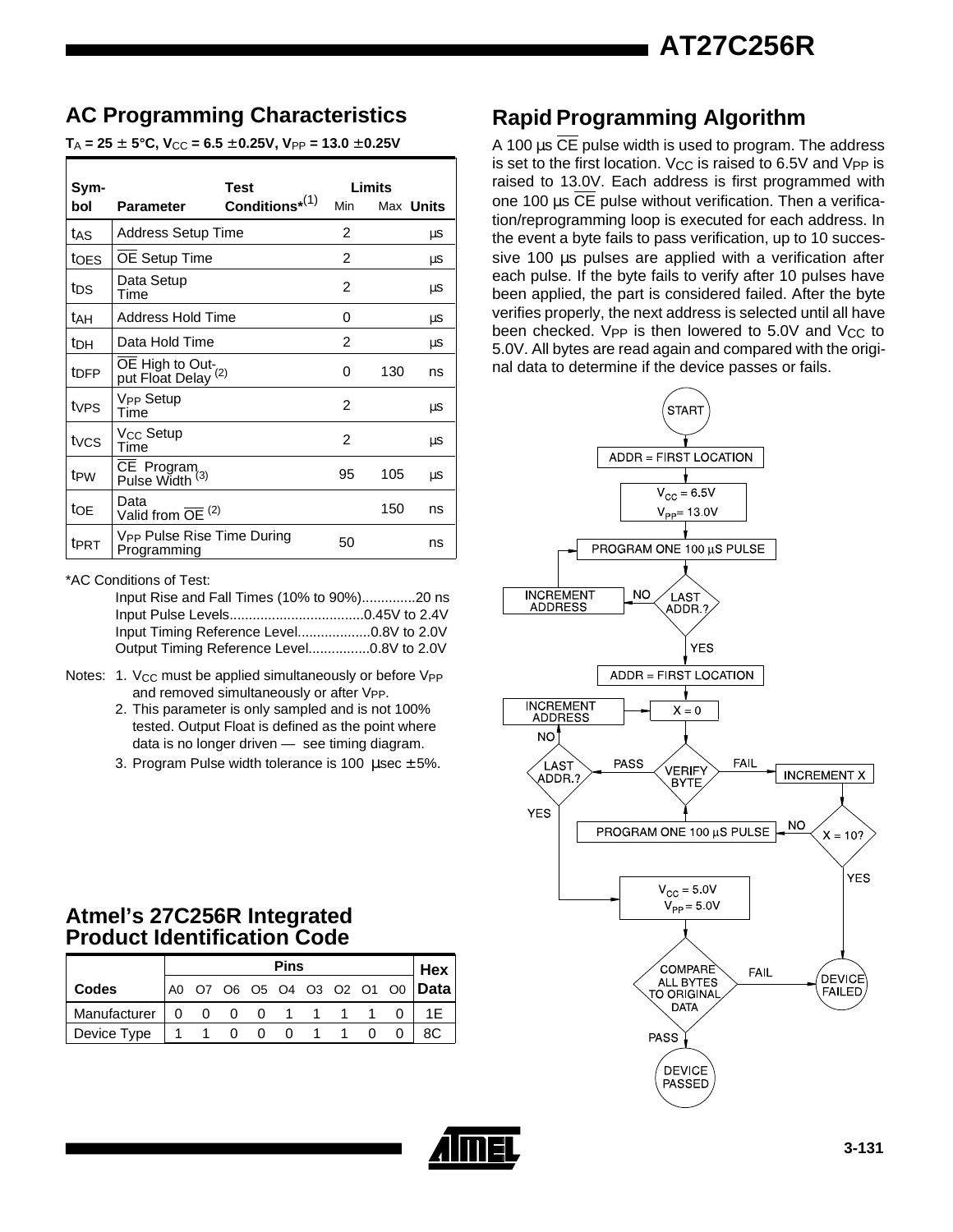

# **Ordering Information**

| tacc<br>(ns) | $I_{CC}$ (mA) |                | <b>Ordering Code</b>                                                 |                           |                                                        |
|--------------|---------------|----------------|----------------------------------------------------------------------|---------------------------|--------------------------------------------------------|
|              | <b>Active</b> | <b>Standby</b> |                                                                      | Package                   | <b>Operation Range</b>                                 |
| 45           | 20            | 0.1            | AT27C256R-45JC<br>AT27C256R-45PC<br>AT27C256R-45RC<br>AT27C256R-45TC | 32J<br>28P6<br>28R<br>28T | Commercial<br>( $0^{\circ}$ C to $70^{\circ}$ C)       |
|              | 20            | 0.1            | AT27C256R-45JI<br>AT27C256R-45PI<br>AT27C256R-45RI<br>AT27C256R-45TI | 32J<br>28P6<br>28R<br>28T | Industrial<br>(-40 $\degree$ C to 85 $\degree$ C)      |
| 55           | 20            | 0.1            | AT27C256R-55JC<br>AT27C256R-55PC<br>AT27C256R-55RC<br>AT27C256R-55TC | 32J<br>28P6<br>28R<br>28T | Commercial<br>( $0^{\circ}$ C to $70^{\circ}$ C)       |
|              | 20            | 0.1            | AT27C256R-55JI<br>AT27C256R-55PI<br>AT27C256R-55RI<br>AT27C256R-55TI | 32J<br>28P6<br>28R<br>28T | Industrial<br>(-40 $\degree$ C to 85 $\degree$ C)      |
| 70           | 20            | 0.1            | AT27C256R-70JC<br>AT27C256R-70PC<br>AT27C256R-70RC<br>AT27C256R-70TC | 32J<br>28P6<br>28R<br>28T | Commercial<br>( $0^{\circ}$ C to $70^{\circ}$ C)       |
|              | 20            | 0.1            | AT27C256R-70JI<br>AT27C256R-70PI<br>AT27C256R-70RI<br>AT27C256R-70TI | 32J<br>28P6<br>28R<br>28T | Industrial<br>$(-40^{\circ}C \text{ to } 85^{\circ}C)$ |
| 90           | 20            | 0.1            | AT27C256R-90JC<br>AT27C256R-90PC<br>AT27C256R-90RC<br>AT27C256R-90TC | 32J<br>28P6<br>28R<br>28T | Commercial<br>( $0^{\circ}$ C to $70^{\circ}$ C)       |
|              | 20            | 0.1            | AT27C256R-90JI<br>AT27C256R-90PI<br>AT27C256R-90RI<br>AT27C256R-90TI | 32J<br>28P6<br>28R<br>28T | Industrial<br>$(-40^{\circ}C \text{ to } 85^{\circ}C)$ |
| 120          | 20            | 0.1            | AT27C256R-12JC<br>AT27C256R-12PC<br>AT27C256R-12RC<br>AT27C256R-12TC | 32J<br>28P6<br>28R<br>28T | Commercial<br>( $0^{\circ}$ C to $70^{\circ}$ C)       |
|              | 20            | 0.1            | AT27C256R-12JI<br>AT27C256R-12PI<br>AT27C256R-12RI<br>AT27C256R-12TI | 32J<br>28P6<br>28R<br>28T | Industrial<br>$(-40^{\circ}C \text{ to } 85^{\circ}C)$ |

(continued)